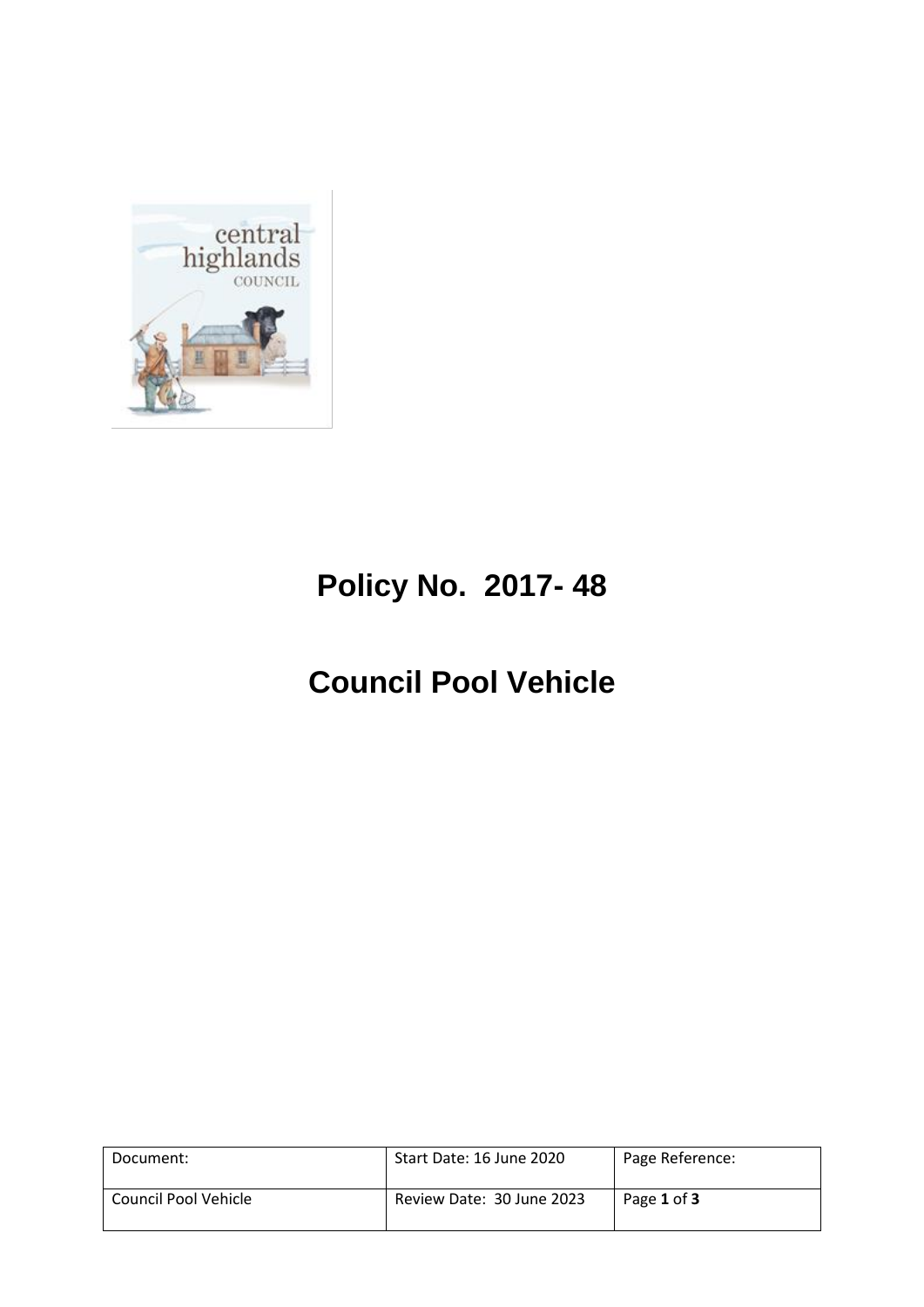## **1. PROVISION OF COUNCIL POOL VEHICLE**

A vehicle has been provided by Council as a pool vehicle and is housed at Hamilton.

#### **2. AUTHORISED USERS**

# **(a) Council administration staff**

Council administration staff are authorised to use the pool vehicle for Council business.

## **(b) Council Environmental Health Officer**

The Environmental Health Officer is authorised to use the pool vehicle for Environmental Health Officer duties.

#### **(c) Mayor and Councillors**

The Mayor and Councillors are authorised to use the pool vehicle to undertake duties/business associated with the discharge of their function as Mayor or Councillor.

Limited private use is available where the Mayor or Councillor has private commitments immediately before or after conducting council business.

#### **3. BOOKINGS**

Bookings for the pool vehicle are to be made through the Hamilton office.

Where the vehicle is required outside of normal business hours, arrangements for pick up and return of vehicle are to be made with the Hamilton office staff.

| Document:            | Start Date: 16 June 2020  | Page Reference: |
|----------------------|---------------------------|-----------------|
| Council Pool Vehicle | Review Date: 30 June 2023 | Page 2 of 3     |